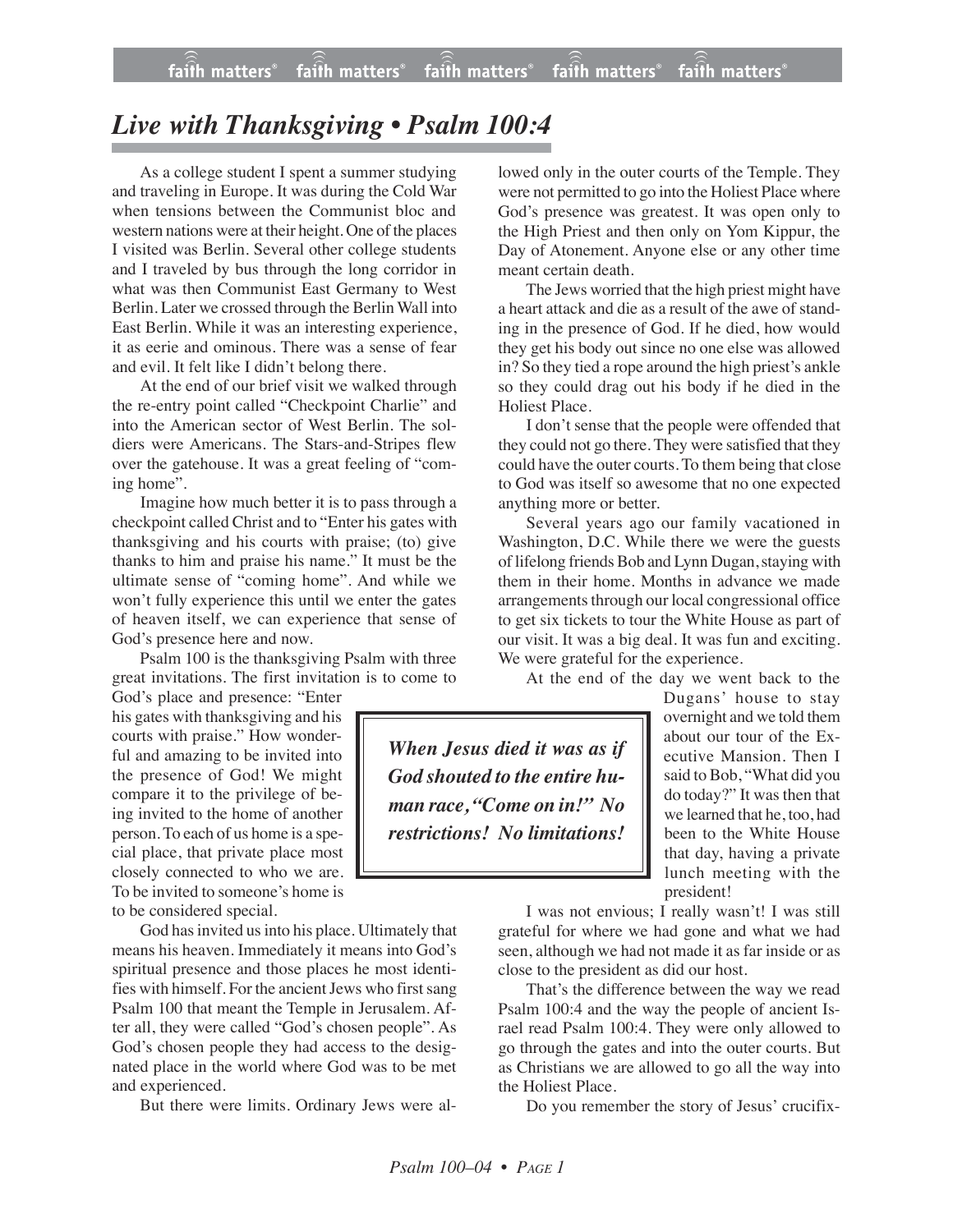ion? At the instant Jesus died the long thick veil that kept everyone out of the Holiest Place ripped completely in half from the top to the bottom. When Jesus died it was as if God shouted to the entire human race, "Come on in!" No restrictions! No limitations! No distinctions based on race or gender or status. Everyone is invited into the presence of God now and into God's place forever. It's no wonder that those who enter his gates and come into his courts are filled with thanksgiving and praise!

There is something that we dare not miss, even though it is very subtle. This fourth verse from Psalm 100 is linked to the first verse. The psalm starts out, "Shout for joy to the Lord, all the earth!" God's invitation to enter his gates with thanksgiving and his courts with praise is an open invitation to everyone on the earth. But Israel was content to be God's special people. They never learned to invite other people into God's Temple or into God's presence. What a sad commentary on those ancient people that they were unwilling to share what God had given them.

Major US airlines periodically have "companion fares" that allow passengers to take along anyone they want for little or no expense. Airline employees can also fly stand-by for little or no cost. Imagine being able to fly anywhere in the world for little or no fare and to be able to take anyone you choose along with you. Who would you take? A family member? Someone from work? One of your best friends? Your neighbor next door who treats you rotten?

God has companion fares into God's presence and into God's heaven. You can invite anyone you know to come along with you. And not just one person, but as many as you choose.

That's what evangelism is. That's what Wooddale Church is all about. Every week we gather together and worship and praise God. We enter into his presence with thanksgiving and praise. Then we spread out for the rest of the week to invite our friends and relatives to join with us. We are "inviters" on the best companion fare that's ever been offered: "Enter his gates with thanksgiving and his courts with praise."

When we enter God's gates, thanksgiving comes to our minds and to our mouths. Anyone who thinks should thank; the two always go together. It is so obvious that God has done great good things for us and given lots of great gifts to us. We have life when others are dead. We who are Christians have eternal life while others will die forever. We each have long lists of God's gifts, and no two lists are alike. For some the list includes a good job, good health, friends, marriage, children, parents. Other lists contain education, wealth, nice clothes, a lovely home, musical talents, emotional sensitivity. Still other lists include divine healing, deliverance from terrible addictions or the promise of an absolutely terrific future.

The tragic mistake some make at the gate is to ignore their own blessings from God and look at others' blessings. They forget what they have and envy what others have. The results are a bitter heart and a saddened God.

If you're a parent, you know how carefully you choose Christmas gifts or birthday gifts for your children. Imagine how you would feel if your son or daughter totally neglected your gifts and complained about not getting the gifts you gave to others. Would that make you angry? Probably it would make you sad.

God has feelings too. God, who wisely and carefully chooses the gifts that he prepares and presents to us, wants us to be delighted with the choices he has made. His choices are far wiser than anything we could make for ourselves.

I suggest that everyone regularly make a thanksgiving list. Put down everything you have received from God. Think hard about it; be as complete as you possibly can be. When the list is finished remember that you probably have forgotten more than you have included.

Recently I left my office and was driving down the highway when I saw a truck cut over into my lane without signaling. One car a little ahead of me was nearly run off the road. It was close. I thought that if I had left the office three seconds earlier I could have been where that truck swerved and it might have taken my life. I thanked God for what didn't happen.

Thanks lists are for everything that God has done. They are not only for what we have, but for what we don't have as well. There are items that could be included in our list that we don't even remember, much less think to record. I'm convinced that the Bible is true when it says that every good and perfect gift that we have comes from God. I also believe that an attitude of gratitude has comparatively little to do with the specifics of what we have received. I know people who are deeply thankful to God even though they seem to have every little while others are as ungrateful as can be even though they have so much.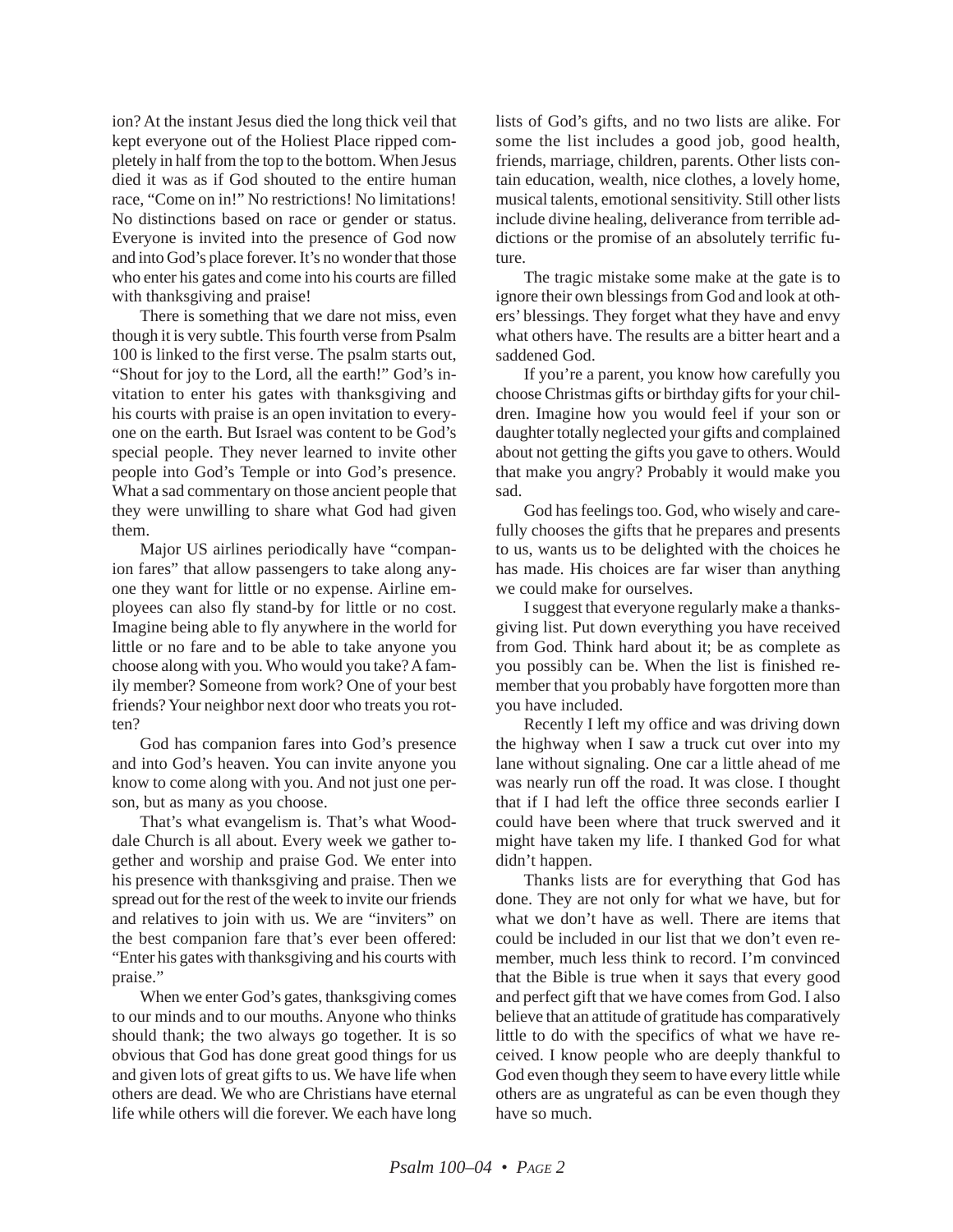Come to God; that is the first great invitation. Thank God; that is the second great invitation. Praise God—the third great invitation.

There is a difference between thanking God for what he has done and praising God for who he is. In

reality the two are tied together so tightly that it is practically impossible to split them apart. But, for learning purposes, let's try to make a distinction.

All of us want to be loved and respected for who we are, not just for what we do. Many adult children struggle with questions about their parents' acceptance and approval of them. Childhood memories too often center on moms and dads who seemed to give praise and love only when we worked

hard, behaved well and received good grades in school. Often we have interpreted that to mean that we would not be loved or praised if we made a mistake, did something embarrassing to our folks or failed a class in school. We know how much those memories hurt and how important it is to be accepted and loved for ourselves.

God has feelings, too. Surely he loves to hear us say "thank you" for the good gifts he has generously given to us. But God also wants to be loved and praised just for who he is. He wants to know that we will love him no less if we don't get what we want. We will admire and honor him even if he does things we would not choose or do not like. God wants us to praise him for who he is. He is God. He is loving. He has impeccable integrity and consistency. He is truthful. He is kind. He is the best there can be!

Have you ever stood outside on a dark cloudless night and admired the stars? You were awed by how many there were. You were amazed at their beauty. Their vast expanse was dumbfounding. But they have never really done anything for you. They don't feed your children. They don't warm your home. Unless you are a sailor they probably have never helped you find your way. You just admire them for themselves.

Let us also admire their Creator—just for who he is; just because he is God; just because he is beautiful; just because he is the best there can be. Admire him. Praise him.

*I know people who are deeply thankful to God even though they seem to have every little while others are as ungrateful as can be even though they have so much.*

A short time before Jesus died his friends were getting really stressed at the idea of his leaving and all the uncertainty that included. So Jesus took them aside and spoke to them the words that are recorded in John 14:1-3:

> "Do not let your hearts be troubled. Trust in God; trust also in me. In my Father's house are many rooms; if it were not so, I would have told you. I am going there to prepare a place for you. And if I go and prepare a place for you, I will come back and take you to be with me that you also may be where I am."

> > Jesus was predicting

that future day in heaven when every Christian would literally "Enter his gates with thanksgiving and his courts with praise." It will be a fabulous experience, better that anything anyone can imagine in advance.

Right now is the rehearsal. This brief life is our time to experience the God who has come to us before we go home to him. Now is the time for us to try out our thanks. Now is the time for us to practice our praise.

Do it! "Give thanks to him and praise his name!"

*Faith Matters®* is the Broadcast Ministry of Leith Anderson and Wooddale Church 6630 Shady Oak Road Eden Prairie MN 55344 952-944-6300 www.wooddale.org ©Leith Anderson